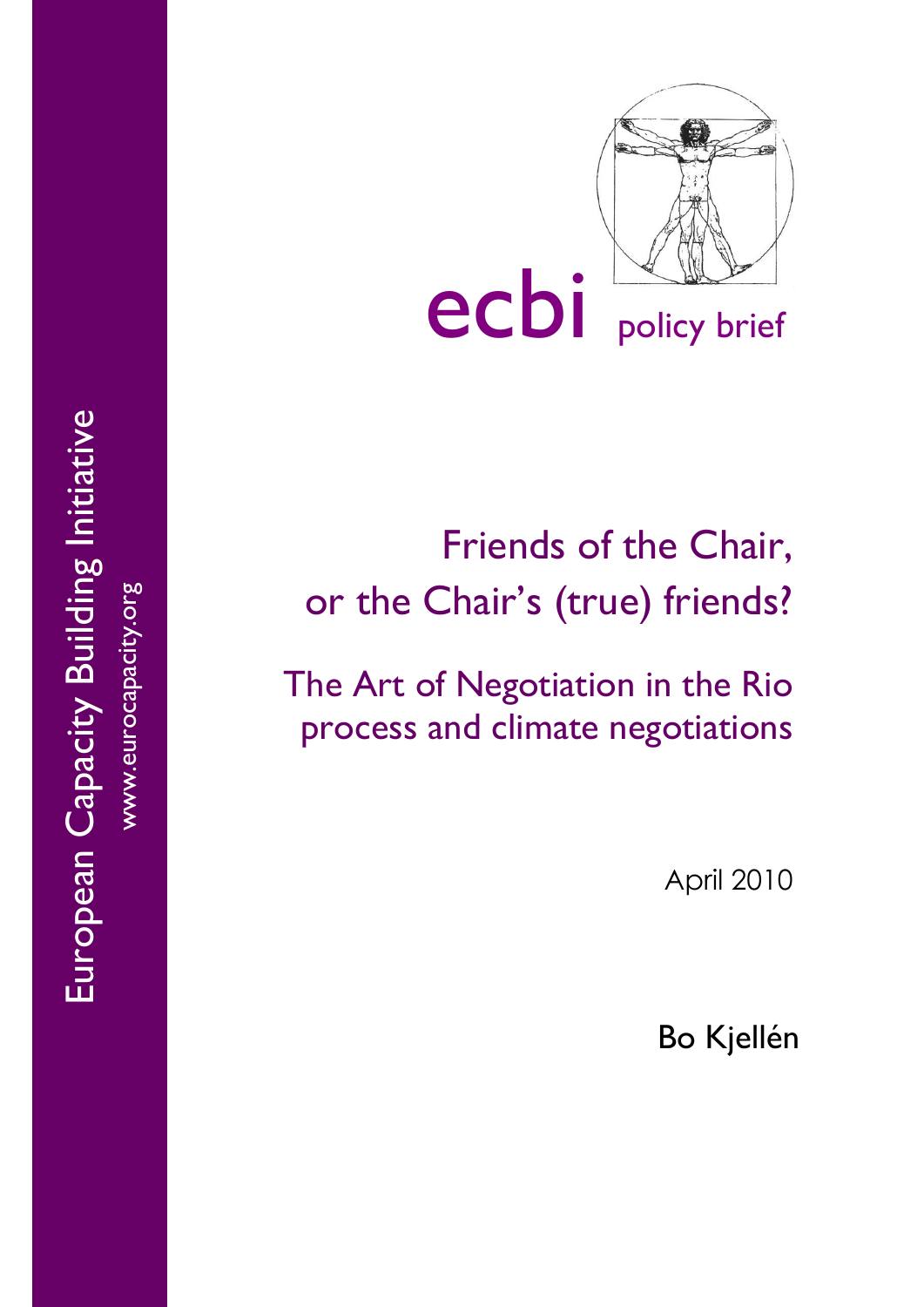The contents of this paper are the authors' sole responsibility. They do not necessarily represent the views of the European Capacity Building Initiative (ecbi) or any of its Members

All rights reserved. No part of this publication may be reproduced, stored in a retrieval system, or transmitted in any form or by any means, electronic, mechanical, photocopying, recording, or otherwise, without prior permission of the ecbi.

#### **Acknowledgments:**

This work has been made possible through core funding support to the ecbi from the **Swedish International Development Cooperation Agency.**



#### **About the author:**

*Ambassador Bo Kjellén* worked in the Ministry for Foreign Affairs of Sweden between 1957 and 1990, mainly with multilateral questions. He was ambassador to Hanoi 1974-77 and to OECD/UNESCO in Paris 1985-90. In 1990 he joined the Ministry of Environment as Chief Negotiator, heading Swedish delegations is the Rio process and climate negotiations until 2001. He chaired the Negotiating Committee for the UN Convention to combat Desertification 1993-97. He is Chairman of the Swedish Research Council on Environment, Agricultural Sciences and Spatial Planning (Formas), and Co-chair of the Steering Committee of the European Capacity Building Initiative. He is now a Senior Research Fellow at Stockholm Environment Institute.

bo.kjellen@sei.se

Contact:

57 Woodstock Road, Oxford, OX2 7FA, UK Phone +44 (0) 1865 889 128, Fax: +44 (0) 1865 310 527

e-mail: admn.ocp@gmail.com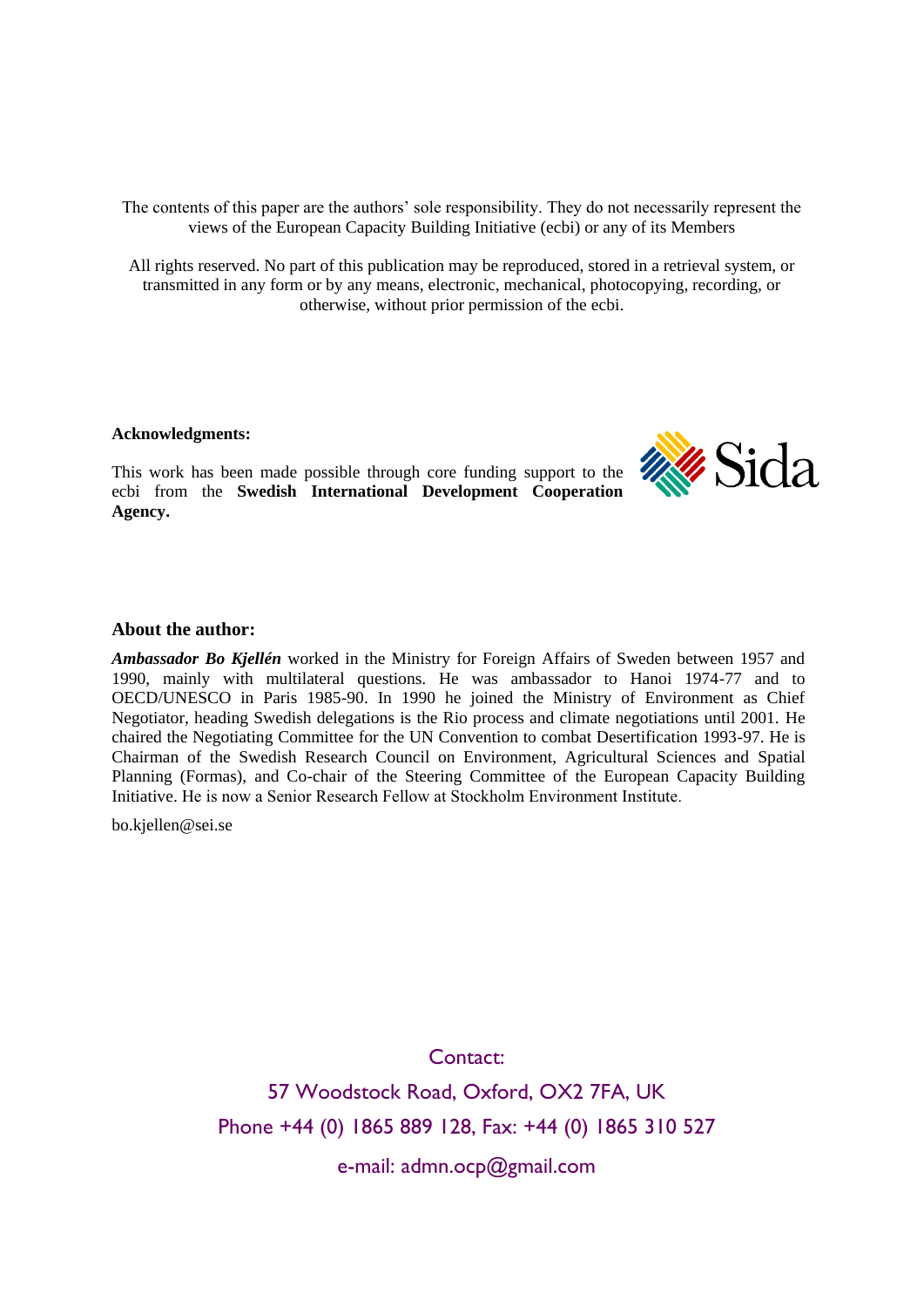#### **Introduction**

In the preparations for the Copenhagen COP-15 and in the aftermath of the confusing negotiations in Bella Centre there have been many references to the concept of Friends of the Chair. It sounds nice: one gets the image of the Chairperson in a negotiation having a cosy tea-party with some good friends, all devoted to the idea of helping the Chair to find her or his way out of tricky situations.

The reality is of course very different. The 'institutionalized' group of Friends of the Chair is composed of delegates trying to influence the Chairman and each other about the way forward, reflecting national positions, and trying to hammer out compromises. If smoking would not be prohibited and if gender balance had not at least made some progress in the UN premises, it would still be the image of tough men in smoky rooms that for a long time symbolized wheelings and dealings in the US Congress.

The Chairperson is of course keen to have friends to consult about the best course to pursue in a negotiation. There is a time for consultation with colleagues whose judgement one respects and with constructive negotiators representing key countries. But this is a long-haul effort which is different from the idea of appointing Friends of the Chair as part of the end game of a negotiation. In this latter case it is ideally a method for the Chairman to get the most important actors to agree and clinch a deal that will lead to final agreement in the plenary.

### The need for groups that really represent a constituency

However, there is a very important caveat to consider: will the advice given to the Chairman lead to an agreement that will not be challenged in the larger group? How representative are the Friends? Will they be able to get *their* friends to agree to a negotiated deal in a smaller group?

In the early 1990s, when negotiations took place simultaneously in the Preparatory Committee for the Rio Conference and the FCCC, the Chairmen of these processes (Tommy Koh of Singapore for the former and Jean Ripert of France for the latter) adopted a successful structure of really representative groups, which in the Prepcom went by the label 'Chairmen of Regional and Interest Groups'.

I believe that the system in the Prepcom had its origin in the inability of the General Assembly to provide that committee with a workable Bureau. Too many countries wanted to have a place as vice-chairs, so that the Bureau became a group of about fifty people unable to meet for anything but ceremonial purposes. To fill this gap, Koh had a meeting every morning with the Chairmen of the three plenary working groups, the coordinators for special tasks appointed by him, leading officials of the Secretariat, and the Rapporteur of the Prepcom, Ahmed Djoghlaf, at present Executive Director of CBD. This 'Collegium' helped the Chairman to run the negotiation effectively, but it could not give detailed advice on substantive issues.

The regional groups in the UN are uneven: the African and Latin American/Caribbean groups deal with substance, whereas the Asian Group has no such ambitions, and what is known as the WEOG (Western Europe and Others Group) only manages election issues.

In order to create a forum for substantive discussions, Koh opted for the notion of 'Chairmen of Regional and Interest Groups'. This meant the addition of the Chairmen of G 77, EU, the Nordic Group, the LDC group, the AOSIS group, among others. . The purpose was to have all groups that required representation in attendance. In order to strengthen the legitimacy of the meetings, a few big countries were always invited, in particular China, India, the United States of America, Russia, and Japan. The invited groups were also free to include countries with special interests in specific issues.

The arrangement was not a magic method, or a panacea, but it generally proved quite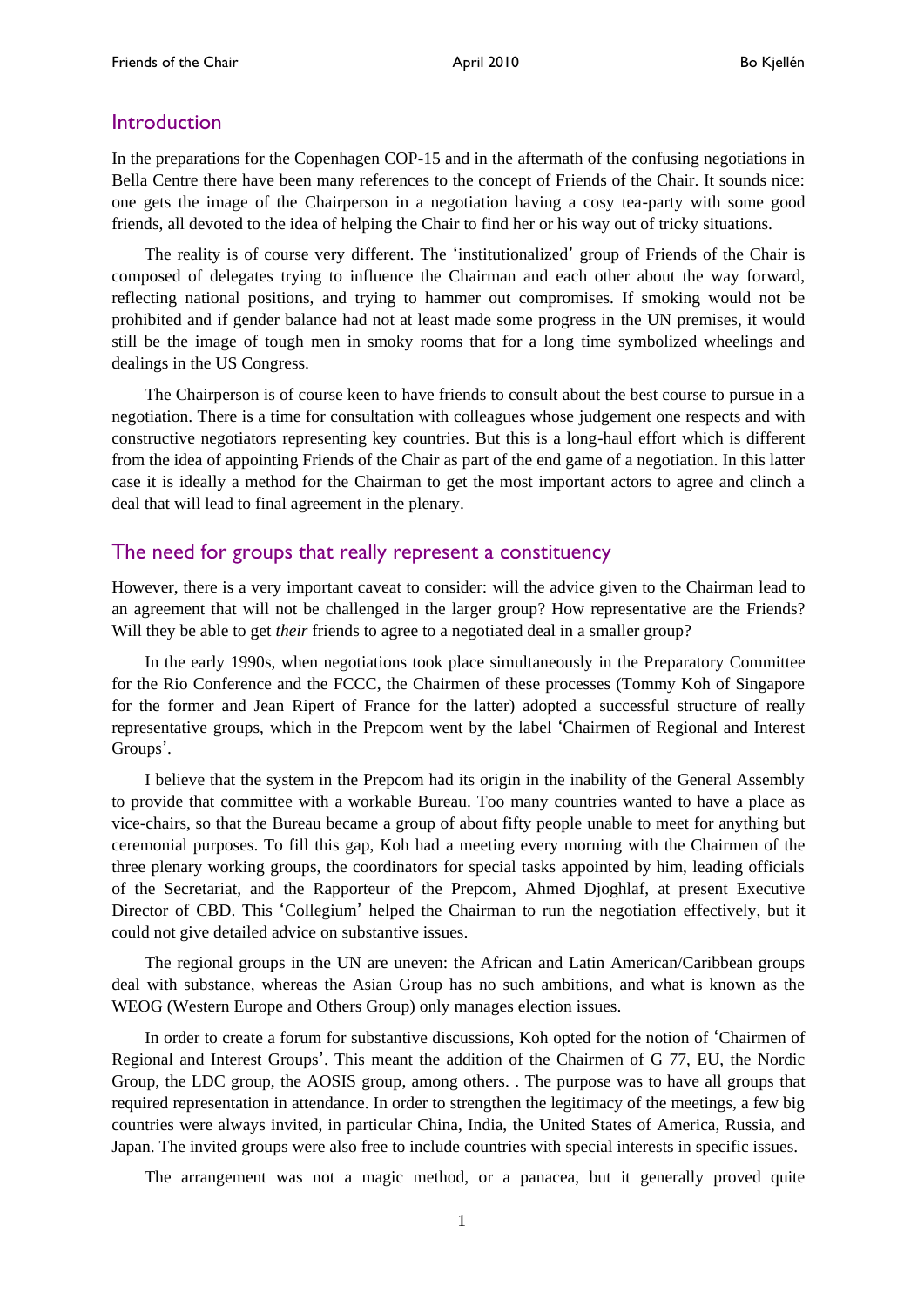$\overline{a}$ 

satisfactory. The key to its success was the way in which the consultations were perceived: they included a majority of the central players in the negotiations, yet provided for representation of various interests. The representatives of groups in the meetings also knew that they were expected to speak for their constituencies and to defend positions taken in the consultations. At the same time, the relative informality of the discussions ensured a sense of flexibility. The talks gave the Chairman clear options: he had to judge whether he could rely on an agreement in the meeting or whether he needed further consultations with certain countries.

When I chaired the negotiations for the Convention to Combat Desertification (1993-94), I used the same method, which worked quite satisfactorily. It provided a regular and generally accepted method of keeping in touch with groups, not only for shaping general views, but also for effecting crucial agreements. In my view, it was more efficient in the early stages of negotiating meetings, as a way of removing all sorts of procedural obstacles and clarifying positions before group coordination had sharpened divergences of view. At later stages, specific consultations with countries or group representatives became more common, although the Meetings of Chairmen, as they were generally called, could take place at several points in the process.

These meetings also provided better opportunities to get to know key negotiators and establish personal contact. They also created a logical group to invite for informal out-of-session consultations. In the case of desertification, I organized a meeting in Stockholm a couple of months before the final negotiating session, which helped to facilitate the work at this session, held in Paris in June 1994. (However, it must be recognized that this became very difficult meeting.)

I recognize that climate negotiations today are more complicated, and since more is at stake, positions are more entrenched. But I still believe that a systematic approach, built on a generally agreed process where countries feel represented by group leaders, would be a helpful tool in efforts to build consensus. The more institutionalized form of meetings described here belong to the structure of negotiating sessions. But as just mentioned, other out-of-session meetings are sometimes very helpful in the process. They have a different character: a more informal atmosphere, less demands on group positions, and more leeway for the convener to choose the participants. In the climate negotiations, the Chairman of the Negotiating Committee, Jean Ripert, used this method with success during the negotiations for the FCCC 1991-92. In particular, he called meetings of the Extended Bureau, which permitted a manageable group of key negotiators to get together in crucial moments of the negotiations. It was in this group that the decisive negotiations took place at the final negotiating meeting in May 1992; and the main preparations for that final stage took place at a special meeting in Paris a few weeks earlier, when the Chairman was asked to exercise sole responsibility in preparing a clean text, which replaced a heavily bracketed document and was the only draft to be negotiated at the last session of the Negotiating Committee.<sup>1</sup>

Later on, in the preparation for the first session of the Conference of Parties (COP 1), held in Berlin in 1995, a similar group of high-level officials was established on the initiative of the German Chief Negotiator. This Group met three or four times between April 1994 and March 1995 in order to clarify key negotiating issues. In particular, it came to the conclusion that it would not be possible for the meeting to agree on a new Protocol for making more precise commitments on the basis of the Convention; but that the main emphasis would be put on negotiating a mandate for the preparation of a draft protocol to be agreed by COP 3. This was the basis for the elaboration of the Berlin Mandate that ultimately led to the Kyoto Protocol.

<sup>&</sup>lt;sup>1</sup> For a detailed account on these negotiations, see I. Mintzer and J.A Leonard (eds); *Negotiating Climate Change*, Cambridge University Press and Stockholm Environment Institute, 1994. In this volume, a number of key negotiators give their views on the process. The end game as described here was treated, among others, by C. Dasgupta (pp.142-144), B. Kjellen (pp. 161-165) and T.O. Hyder (210-216), who were all engaged in the final negotiations.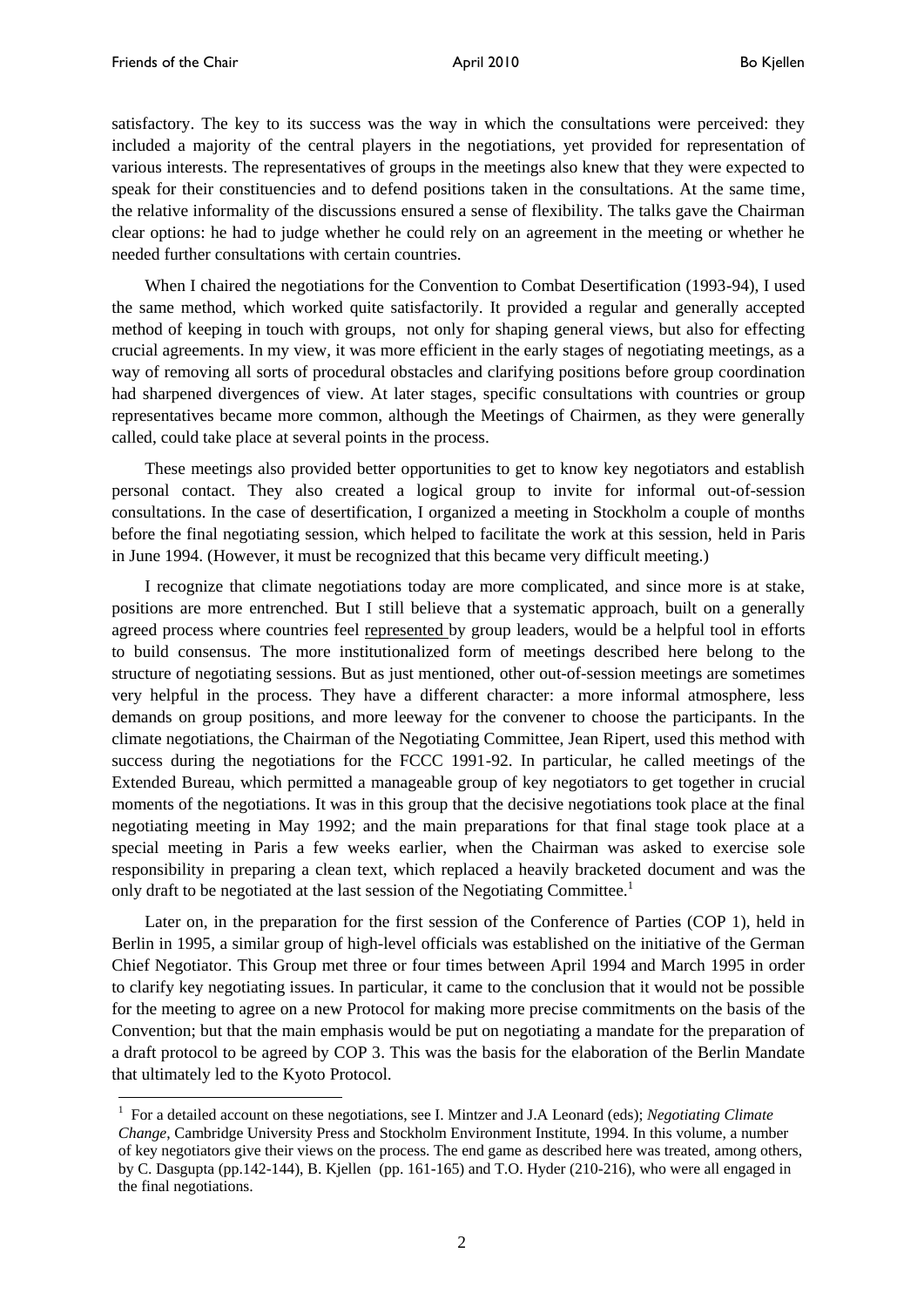## Meetings of Negotiators outside Sessions

Subsequently, Chairmen and other officers of the sessions have used similar methods to move negotiations forward. However, I would limit myself to these examples, based on my own experience from the early stages of the climate negotiations. However, it may be worthwhile to comment on similar meetings organized by groups outside the negotiations, which on certain occasions have had very favourable effects on the process. Different groups have been involved: in particular the early negotiations benefited from the convening capacity by the Quakers in New York, who organized a number of sessions in preparation for further negotiations, with the participation of negotiators, stakeholders, and academics. Great effort was made to attract both effective keynote speakers and experts to support the talks.

This method is an essential contribution to negotiations at the present time, with ecbi, and in particular, at the annual Seminars with high officials (the ecbi Fellows) as one of the most important efforts to clarify issues and build trust.

## The role of the Chair and the advantages of a single Chairperson

In all this, the issue of choosing a limited group of people without inviting too much criticism from those who are excluded, is of central importance. There are no easy answers to this question beyond the obvious: you need a smaller group to have real negotiations; and you need to find people who are clearly representative of the larger community. Ultimately, it is the responsibility of the Chair. Against this background, the role of the Chair becomes essential; and here I believe that the present practice in the climate negotiations of having Co-Chairs may have negative effects. In the early stages of the Rio process, or at the Rio conventions, there was only limited use of the Co-Chair system. The main method was to have one Chairperson, who would be acceptable to all groups, and would therefore be considered as an impartial referee with a wide personal mandate. The balancing between groups could then be made through the appointments of other members of the Bureau, or in the specialized working groups, and in the nominations made by the Chair for coordinators and other officials who would lead specific negotiations on behalf of the Chair.

The use of Co-Chairs may have become unavoidable, but I believe that it introduces an element of balancing between interests that can limit the capacity of the Chair to carry the responsibility of representing the whole process and the interests of all parties. One good Chairperson with the full responsibility on her or his shoulders can operate with more authority and speed than Co-Chairs, for instance, in taking initiatives for the establishment of smaller groups, or for cooperating with the Secretariat. I hasten to add, however, that my own experience of working with Co-Chairs has been excellent, and that it tends to lighten the burden of a single Chairperson considerably. But this is not the central point. It is the question of the authority of the Chair as the leader of the negotiating process.

I know that all COP sessions in fact have one Chair at the political level, and that this system generally works satisfactorily. But in my experience, crucial negotiations about major decisions have been better run when the political Chair has not been responsible for the heavy negotiation of texts, which has been delegated by the Plenary to a Main Committee or a Negotiating Committee, chaired by an official with deep knowledge of the process leading to this final negotiation. A case in point was Rául Estrada, who had chaired the Ad Hoc Group on the Berlin Mandate, and also chaired the Main Committee in Kyoto.

The relationship between the level of high officials and the political level is often delicate. But I believe that it is important to understand that in difficult negotiations their roles are different. This